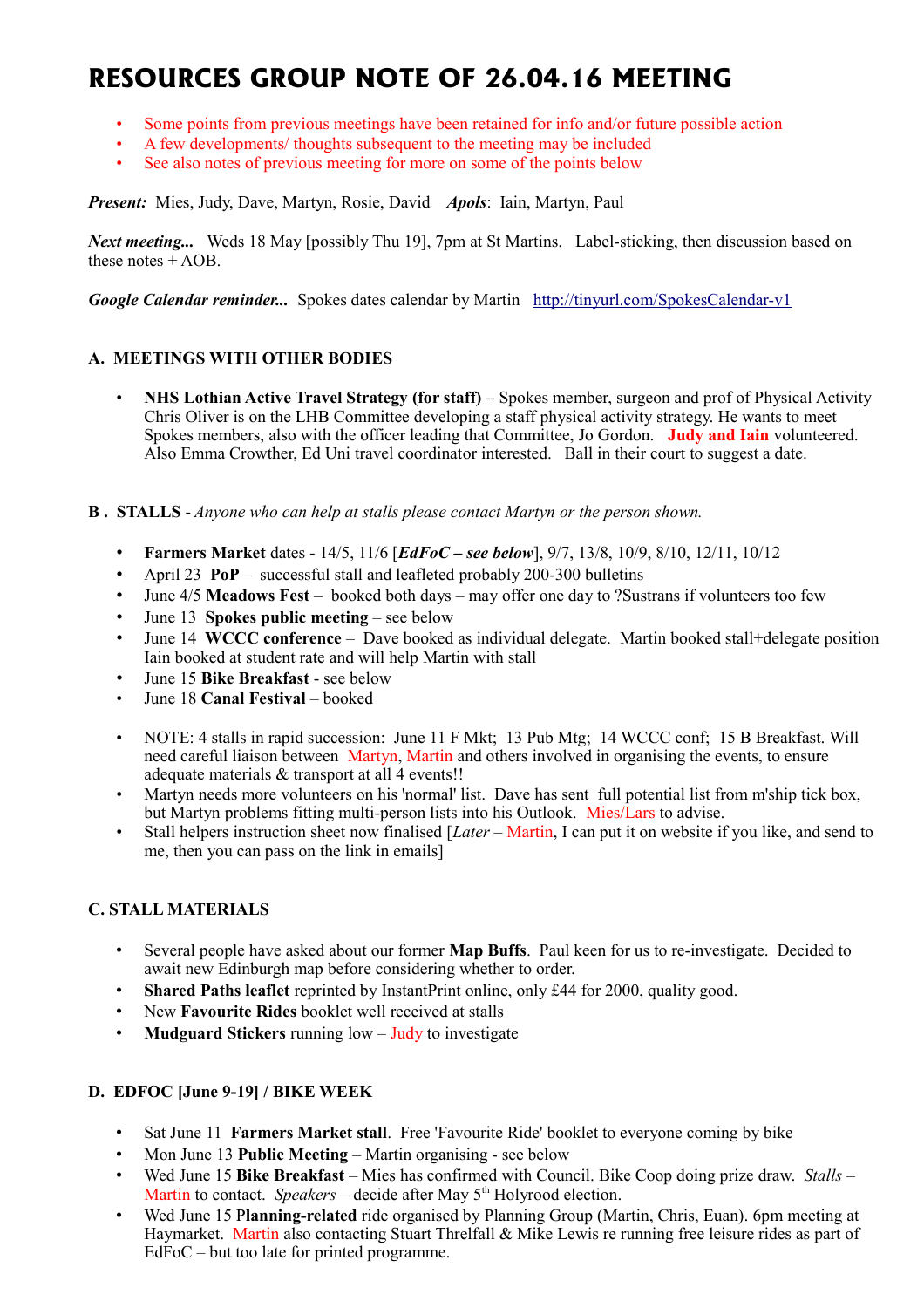# **E. SPOKES PUBLIC MEETINGS**

- **Summer 2016 meeting, Mon 13 June** Martin organising
	- Topic *Cycling and Health* to include both physical activity and pollution aspects
	- Speakers Panel of 3...
		- politician Cllr Cammy Day
		- campaigner FOE Emilia Hanna
		- legal expert Jodi Gordon, CycleLaw
		- medical expert Prof Chris Oliver
		- chair for discussion session Helen Zealley, Spokes member, former Director of Public Health in NHS Lothian, and involved in many environmental orgs
	- Meeting to be preceded by Spokes AGM (advertised to members by email)
	- Poster David Gardiner unavailable this time Dave has done it Dave to get mtg on website soon, after PoP, maybe after election, to get into diaries of relevant organisations.
- **Autumn 2016 –** Martin suggested provisional early booking for Augustine, as they get booked up early. Most suitable week in relation to probable mailout date is week beginning 21 November. Martin booking 24 November provisionally at Augustine. Possible topics...
	- *Policies of new govt* following Holyrood election?? try for big speaker, new Transport Minister
	- *Cycling and Business* suggested by David a lot of enthusiasm for this idea, with panel of 3 or 4 speakers talking about different aspects – local retail / tourism / big business support as in British Cycling 'Choose Cycling' network / Craigie's / new cafe on north Edinburgh network / job creation through local bike businesses / a relevant politician? - andrew burns? / etc, etc. One point is how to make it attractive enough to punters to attract a good audience.

# **F. COUNTS OF TRAFFIC & CYCLISTS**

- Barbara organising usual twice-yearly traffic count, for 10 May. Dave has sent latest list of membership tick-box volunteers.
- Martin had suggested idea used in Bristol photo every cyclist passing and then produce a multi-purpose analysis – e.g. M/F, helmets, children carried, etc, etc – the categories can be finalised after the event, by inspecting the photos. Ideally we should also do this at more than one time and location, as commuters may well be different to people who use their bikes in the day. e.g. Dalry Rd lunchtime and/or say 1-3pm.
- General feeling that this should not be done in association with our regular traffic count, so if Martin goes ahead will not do it during the traffic count sessions.
- In addition to the photo-ing, someone would need to do the analysis  $\&$  prepare a report. Might be an excellent student project, having the ready-made data set of photos.
- Gogarburn RBS data, showing increase over 5 years to now 90-120 daily bike commuters (& several 100 members of bike user group). David had brought printouts. Several ideas suggested for next survey

# **G. SPOKES MAPS**

- New **Glasgow edition** delayed since late 2014, but now being worked on by XYZ. Likely to be on tearproof paper. Electronic version already downloadable for smartphones.
- Forthcoming **Edinburgh edition** on new base map (XYZ) to allow electronic version has been badly delayed and no likelihood of appearance any time soon. 'Maps Summit' held Feb 9 (Tim/Ian/David(Langworth)/Dave) - meeting decided Peter would get involved in visiting and pressurising XYZ, but even this had not worked.
- Therefore Peter/Tim/David working on updated version of existing map. Some possible obstacles but, if all goes well, will be ready for EdFoC. Will be on water and tear-proof paper, priced £6.95
- Need to decide use of surplus existing Ed maps if we get new edition. Possibly offer to schools, as Tim did very successfully with surplus old Midlothian maps.

# **H. SPOKES STATUS**

- AGM agreed set up working group of Paul, Ian, Sandy, Dave [with power to coopt others] to progress Spokes becoming a SCIO [http://www.scvo.org.uk/setting-up-a-charity/decide-on-a-structure/scottish](http://www.scvo.org.uk/setting-up-a-charity/decide-on-a-structure/scottish-charitable-incorporated-organisation/)[charitable-incorporated-organisation/](http://www.scvo.org.uk/setting-up-a-charity/decide-on-a-structure/scottish-charitable-incorporated-organisation/)
- Spokes objectives modifications to suit SCIO needs circulated to members, with no feedback except punctuation etc, so we can use these. Dave met SCVO for advice re modification of model SCIO constitution for the working group.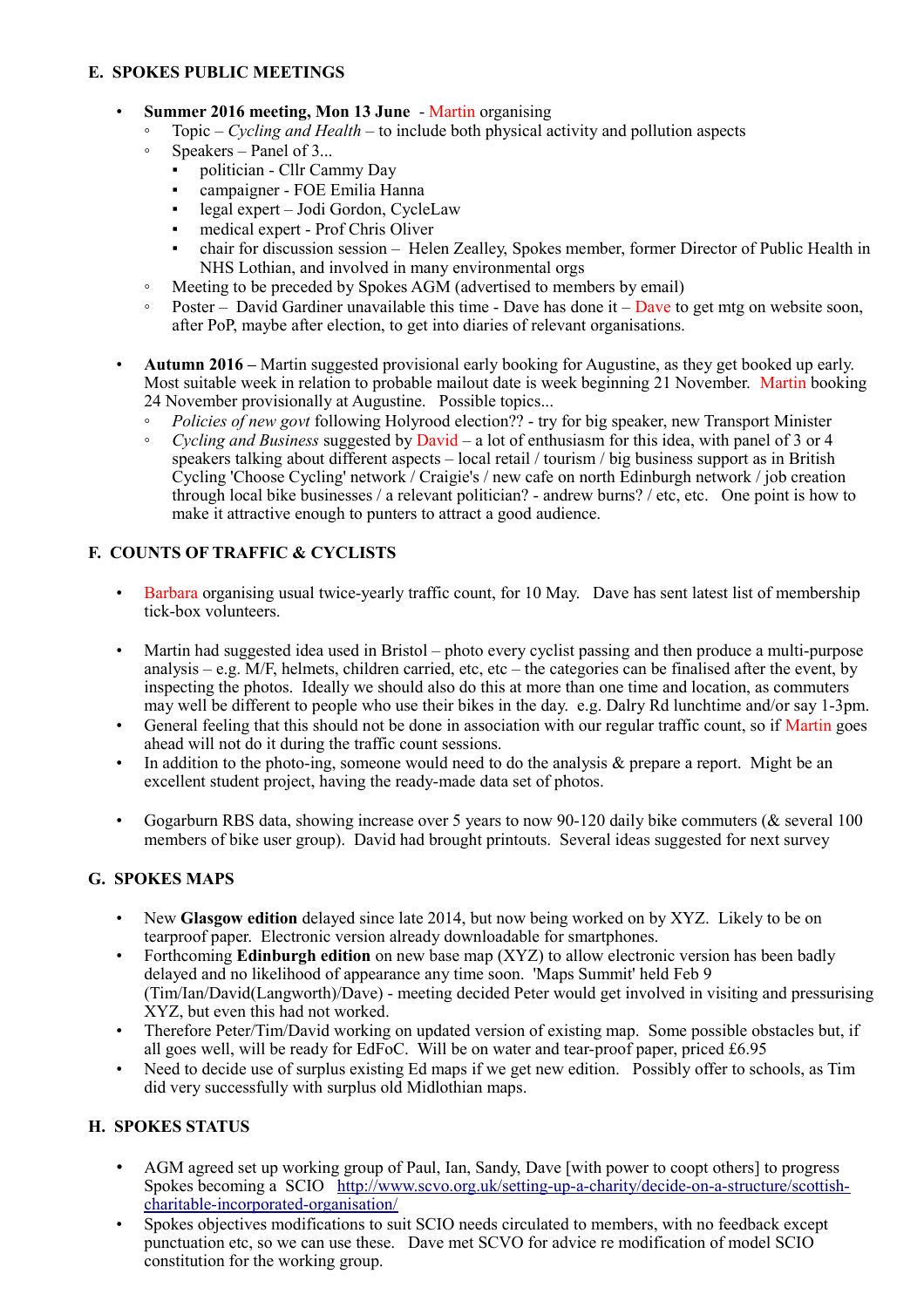- There are 2 models: single tier (trustees only); 2-tier (members + trustees).
	- 2-tier most traditionally democratic, with a powerful members' AGM, and the model we had expected to go for. However, has disadvantages, with an organisation like ours of 1000+ members. Legal requirement to give out a list of names of all members on request by a member; databases must be updated within 28 days (we don't achieve that); have to keep all names/addresses for 6 years; members have certain legal duties – e.g. to ensure organisation sticks to its objectives; etc.
	- Single-tier structure more like many charities, e.g. Sustrans, with trustees and supporters (not members in the SCIO sense of that word) and more like we operate now. Trustees could include any of the people active in spokes, depending on how we drew up the constitution.
	- In either case, the trustees still have some liability but much less than individuals actively involved have at present
	- Resources had a clear preference for the single-tier model because of the above 2-tier disadvantages. Dave will report this to the working group.

#### **J. ONLINE JOINING AND RENEWAL**

- **Clair**, computing adviser at Ed Uni, hopes to do this. Further delay as the proposed software GroupSpaces now no longer has technical support (it is still operating for those who use it, but no updates or problemsolving available). Dave, Christine, Sarah to meet Clair once there is further progress.
- Meantime we will try to set up a paypal button on the site. Stuart looking into this.

# **K. MOTORIST AWARENESS CAMPAIGN – 'BIKE ALERT'**

- There is a videos page on our website, with links to Bryce's videos click the *videos* tab or go straight to *[www.spokes.org.uk/videos](http://www.spokes.org.uk/videos)*.
- David Gardiner of Laidback Bikes/ Vantage Creative produced A4-folded leaflet. Once finalised it will go in a spokes mailout to all orgs and members [approx 3000], plus further (see below).
- Meeting held at Martin's only Martin, Bryce, Dave present.
	- Video content finalised no change except lengthen time for some slides.
	- Leaflet content minor changes inside; major change to back page, now being discussed by email. Final instructions will then be passed by Dave to David G to update the leaflet, but unlikely till June as David G away and then priority working on Spokes Haymarket map signboard.
	- Printing of leaflet/ official launch of video/leaflet best time probably August, once election, edfoc, etc over, and shortly before 6<sup>th</sup> former events begin.
	- ∘ 6<sup>th</sup> former sessions 2016 being coordinated by Martin, working with Brian, Donald, Martyn. Preliminary contact with WestLife already. Also to investigate Mid and East Lothian councils. We could ask for more volunteers in a member email circular if useful. Also need to discuss format with Edinburgh – less good than W Lothian (Brian has written to them about this).
	- Other uses driving schools, police rehab, etc, etc, to be discussed at a future Resources group when Martin  $\&$  Mies both present. Mies interested in helping – to look up previous database
	- Need a lead-person for the launch event and for the distribution to other organisations as above.
- Mies informing Fyfe's of use of video so far and seeking any feedback on the leaflet & video.

# **L. SUPERMARKETS PROJECT**

- Iain circulated email with 2<sup>nd</sup> version of draft good practice guide. **Everyone** please send comments to Iain (please also read the notes below). Once we are reasonably happy with the content we'll ask David Gardiner or Tim if they have time to do a professional layout.
- **Aim of the good practice guide … to be used as follows ...**
	- to enable members to lobby their local shops/supermarket, as an individual on their own initiative.
	- to contact local regional managers of all supermarket chains, with the aim to find at least one willing to undertake an exemplary project covering all their stores – this would need one or more people within Resources Group (or other in Spokes) to take this on. The person could then potentially also work with locals from the above bullet point.
	- Note that this is an innovative project for which we could almost certainly get grant assistance if necessary if we decide to take it further in a ways that needs significant funding, as we did with the tenements project – e.g. Sestran or Cycling Scotland or SCSP cash (via Ed Council). This might be particularly helpful if any supermarket chain takes up the project and works with us, or if we organise local members lobbying their stores on a wide scale.
- **Report on our initial survey** is online at [spokes.org.uk](http://spokes.org.uk/) : documents : spokes projects : supermarkets or click here [www.spokes.org.uk/documents/papers-documents/supermarkets-project.](http://www.spokes.org.uk/documents/papers-documents/supermarkets-project)
- See previous minutes (15.3.16) for initial Good Practice Guide ideas, mostly now in Iain's draft.
- Offer from Joe Taylor, who works for Cockburn, to get involved invite him next time we discuss this?